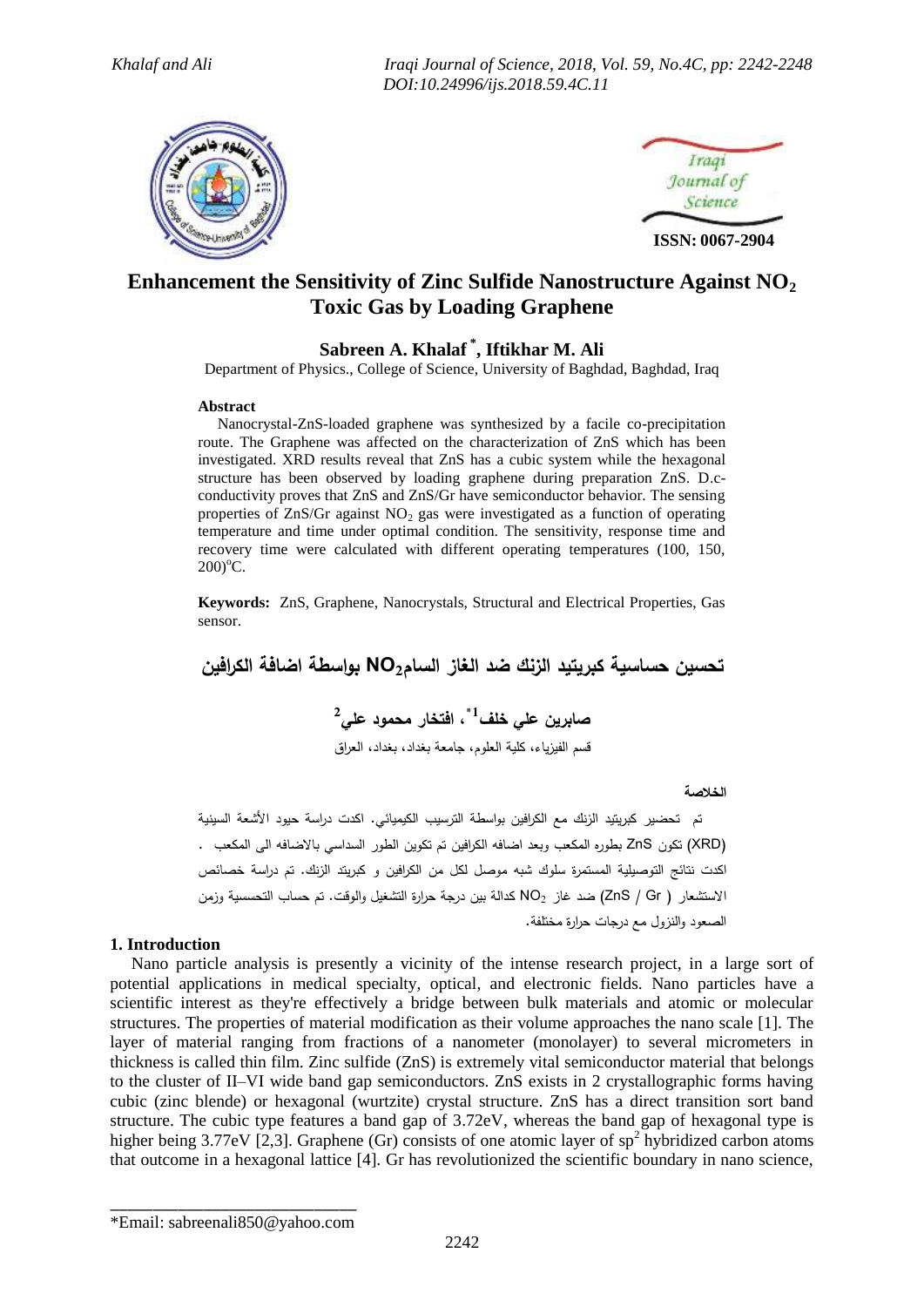engineering technology and condensed matter physics because of its essential and extrinsic physical and chemical properties [5].

 Gas sensor devices are based on the variation in conductivity by interaction with gas molecules. This property depends on the operating temperature. Sensors are prepared to detect harmful or poisonous gases require to be accurate, sensitive and rapid. Gas sensor is a chemical sensor designed to detect matter in its gaseous phase. Gas sensors are serious for detecting and/or monitoring hazardous gases that subsist in small concentrations. Recent studies have converged on detecting gases such as  $CO$ ,  $CO_2$ ,  $SO_2$ ,  $O_3$ ,  $H_2$  and  $NH_3$  in the atmosphere [6].

 In this work, the sensing properties of ZnS will be improved by loading Graphene to detect NO2 toxic gas.

#### **2. Experimental Details**

#### **2.1 synthesis of ZnS and ZnS/Gr**

ZnS nanoparticles were synthesized by co-precipitation chemical method. A stock solution of  $\text{Zn}^{2+}$ was prepared by adding 0.1 M of Zn(NO<sub>3</sub>)<sub>2</sub>.6H<sub>2</sub>O into 50mL of distilled water. A stock solution of  $S^{2-}$ was prepared by adding 0.2 M of Na<sub>2</sub>S into 50mL of distilled water. Then put the first solution on magnetic stirrer at temperature of  $80^{\circ}$ C for 1 hr, then the second solution is added drop wise and the whole solution is stirred for 30 min. Milky precipitation will be observed that indicates ZnS formation, then filtered and washed several times using distilled water, ethanol and finally by acetone then dried using oven at 100  $\degree$ C for 5 hr. For preparing ZnS/Gr, graphene with different graphene volume ratios (10, 20) % was added to the stock solution of  $\text{Zn}^{2+}$  and stirred together at 80°C for 1 hr, then solution of  $S<sup>2−</sup>$  is added drop wise and the whole solution is stirred for 30 min. Grey color precipitation will be observed that indicates ZnS/Gr formation, then filtered and washed several times using distilled water, ethanol and finally by acetone then dried using oven at 100  $^{\circ}$ C for 5 hr.

### **2.2 Gas sensor measuring**

 The testing system for the proposed gas sensor consists of cylindrical stainless steel test chamber with a diameter of 18cm and height of 8cm. It has an inlet for allowing the tested gas to flow in and an air admittance valve to allow the flow of atmospheric air after evacuation. A multi pin feed through at the base of the chamber allows the electrical connections to be established to the heater, K-type thermocouple and sensor electrodes, as shown in the Figure-1.



**Figure 1-**Gas Sensing Measurement System (1) system chamber, (2) variac, (3) reader, (4) multimeter, (5) gauge of gas, (6) laptop to connect with multimeter.

### **2.2.1 Steps of Gas Sensor Testing**

 The test chamber is opened and the gas sensor is placed on the heater. The electrical connections between the digital multimeter pins and the sensor sample were done utilizing conductive aluminum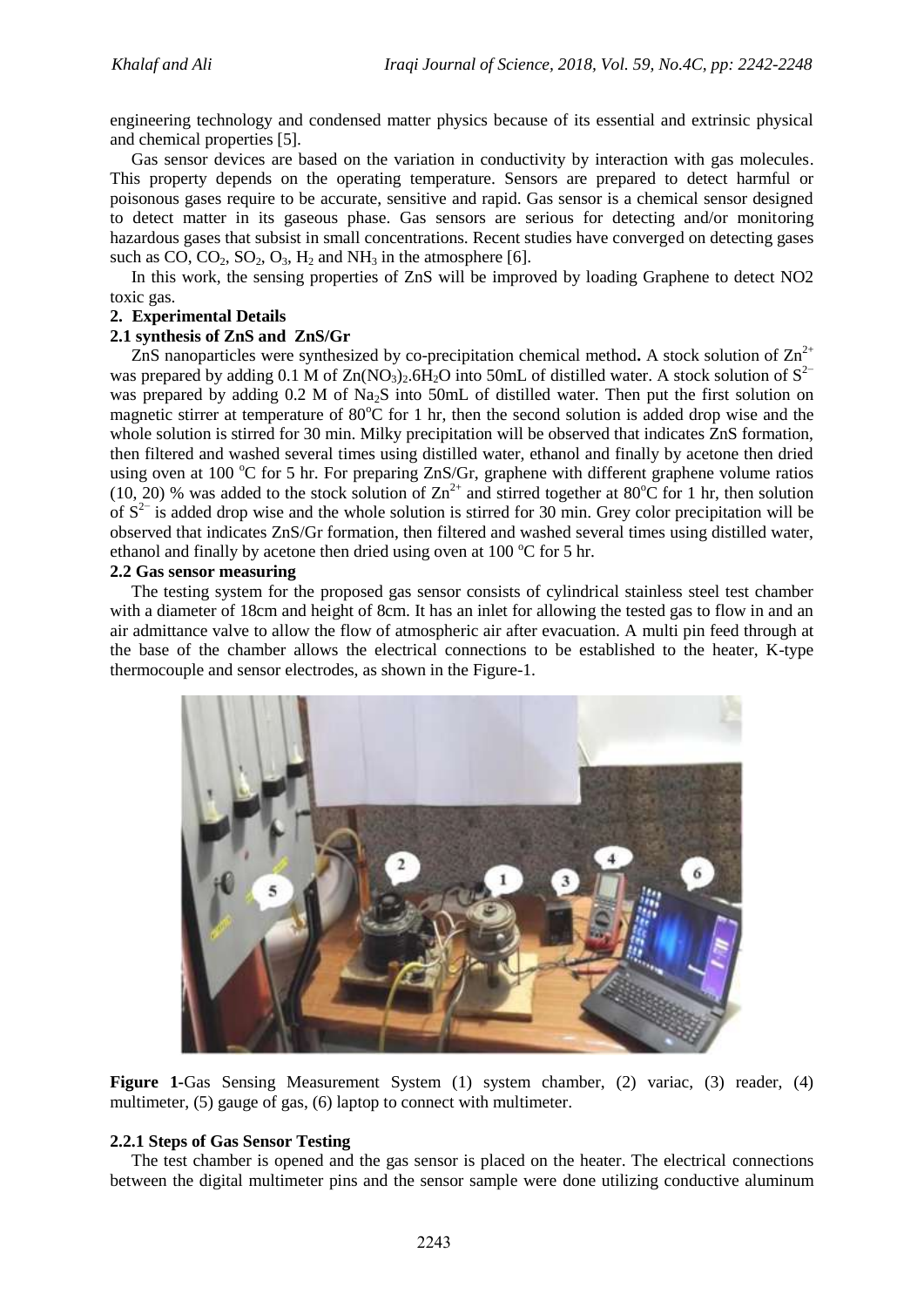sheet, then test chamber is closed. Rotary pump was used to evacuate the test chamber for about 1 mbar. The gas sensor is set to the desired operating temperature using a temperature controller. The resistance variation is measured utilizing the PC- interfaced digital multimeter. The above measurements are repeated for another operating temperature.

### **3. Results and Discussion**

### **3.1. X-Ray Diffraction Analysis Results**

 Figure-2 shows the x-ray diffraction of the powder ZnS/Gr at different volume ratios of Gr which are 0, 10 and 20 %. From Figure-(2a) it has been observed that pure ZnS has cubic zinc blende structure with comparison to the standard card ICDPDS (96**-110-1051)**. The three main peaks are observed in the diffractrogram at  $2\Theta$  equal  $28.3549^{\circ}$ ,  $47.5354^{\circ}$ ,  $56.195^{\circ}$  corresponds to  $(1\overline{1}1)$ ,  $(220)$ and (311) planes respectively. After addition of graphene which are (10, 20) % as shown in Figure-(2b and c), new phase for ZnS appeared that is hexagonal structure with comparison to the standard card ASTM ( I2-688 ) because Gr sheet has Hexagon structure (honeycomb lattice), so the graphene sheet becomes as a template to ZnS growth on this sheet. The data of peaks positions and miller indices of the diffracted planes, FWHM and crystallite size are shown in Table-1.

The interplaner spacing **d** is calculated using the relation [7]

## $d_{hkl} = n\lambda/2\sin\Theta$

where  $\lambda$  is the X-ray wavelength (here  $\lambda = 1.54184$  Å) and  $\theta$  is the Bragg angle. The average crystallite size is calculated from Scherer formula

D=0.9λ/(β cosθ)

where  $\beta$  is the full-width at half-maximum (FWHM) measured in radian.

### **3.2 Electrical properties**

### **3.2.1 DC-measurement of ZnS/Gr**

The dc-conductivity ( $\sigma_{dc}$ ) for pure ZnS and ZnS/Gr at different volume ratios of Gr is studied as a function of temperature with the range of 303- 473 K as shown in Figures-3. The activation energy increases with increasing graphene, That's mean graphene improves the structure and canceled the defects inside the energy band gap. The value of activation energy for pure ZnS and ZnS/Gr are shown in Table-2.



**Figure 2-**XRD patterns for ZnS/Gr at different volume ratios of Gr; a) 0%, b)10%, c) 20%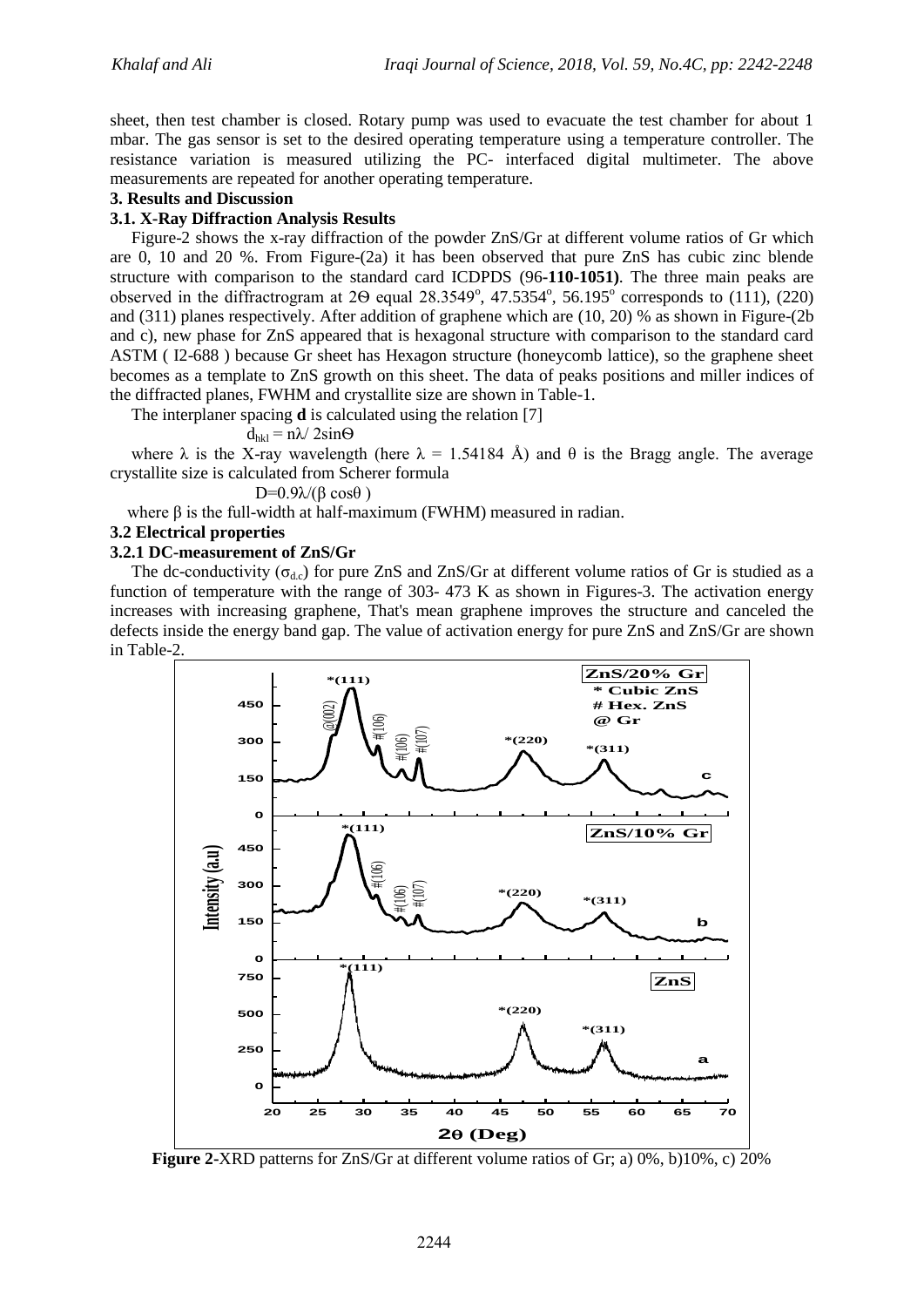| $%$ Gr   | $2\Theta$ (deg) | <b>Interplaner</b><br>spacing $d(A)$ | <b>FWHM</b><br>(Rad) | <b>Plane</b><br>(hkl) | D<br><b>Crystallite</b><br>$size$ (nm) | <b>Phase</b> | Card no.    |
|----------|-----------------|--------------------------------------|----------------------|-----------------------|----------------------------------------|--------------|-------------|
| $\bf{0}$ | 28.3549         | 3.147897                             | 0.043611             | 111                   | 3.28                                   | <b>Cubic</b> | 96-110-1051 |
|          | 47.5354         | 1.912953                             | 0.034889             | 220                   | 4.34                                   | Cubic        | 5-0566      |
|          | 56.1950         | 1.63712                              | 0.027911             | 311                   | 5.63                                   | <b>Cubic</b> | 96-110-1051 |
| 10       | 28.4358         | 3.138925                             | 0.066289             | 111                   | 2.41                                   | <b>Cubic</b> | 96-110-1051 |
|          | 31.4505         | 2.844723                             | 0.027911             | 106                   | 5.16                                   | <b>Hex</b>   | I2-688      |
|          | 34.0808         | 2.631126                             | 0.020933             | 106                   | 6.96                                   | <b>Hex</b>   | I2-688      |
|          | 35.9826         | 2.496503                             | 0.013956             | 107                   | 10.45                                  | <b>Hex</b>   | I2-688      |
|          | 47.4343         | 1.916758                             | 0.087222             | 220                   | 1.73                                   | <b>Cubic</b> | 5-0566      |
|          | 56.3973         | 1.631577                             | 0.095944             | 311                   | 2.26                                   | <b>Cubic</b> | 96-110-1051 |
| 20       | 26.6351         | 3.34746                              | 0.024422             | 002                   | 5.83                                   | Gr           | $23 - 64$   |
|          | 28.6179         | 3.11987                              | 0.052333             | 111                   | 2.73                                   | cubic        | 96-110-1051 |
|          | 31.5314         | 2.837394                             | 0.020933             | 106                   | 6.91                                   | <b>Hex</b>   | I2-688      |
|          | 34.1819         | 2.623962                             | 0.024422             | 106                   | 5.94                                   | <b>Hex</b>   | I2-688      |
|          | 36.0635         | 2.490856                             | 0.017444             | 107                   | 8.36                                   | <b>Hex</b>   | I2-688      |
|          | 47.5354         | 1.912953                             | 0.069778             | 220                   | 2.17                                   | <b>Cubic</b> | 5-0566      |
|          | 56.3367         | 1.633305                             | 0.055822             | 311                   | 2.82                                   | <b>Cubic</b> | 96-110-1051 |
|          | 62.6492         | 1.482595                             | 0.022678             | 227                   | 7.16                                   | Gr           | 22-1069     |
|          | 67.7479         | 1.383312                             | 0.017444             | 416, 228              | 7.97                                   | Gr           | 22-1069     |

**Table 1-**Structural Parameters of ZnS/Gr which are diffraction angle (2θ), (hkl), d-spacing, and FWHM



**Figure 3-**Temperature dependence of D.C. conductivity of the deposited ZnS/Gr thin films

**Table 2-** D.C. Conductivity Parameters for pure ZnS and ZnS with different volume ratio (0, 10, 20)% of Gr

| $%$ Gr | . (eV)<br>$E_{a1}$ | $E_{a2}$ (eV) |
|--------|--------------------|---------------|
|        | 0.001              | 0.026         |
| 10     | 0.088              | 0.553         |
| 20     | 0.167              | 0.623         |

**3.3 Gas Sensing Measurement**

### **3.3.1 Measurement of NO<sup>2</sup> Gas**

Thin films specimens are examined for gas sensing using  $NO<sub>2</sub>$  at different operating temperatures. The sensitivity factor  $(S\%)$  is calculating by equation [8]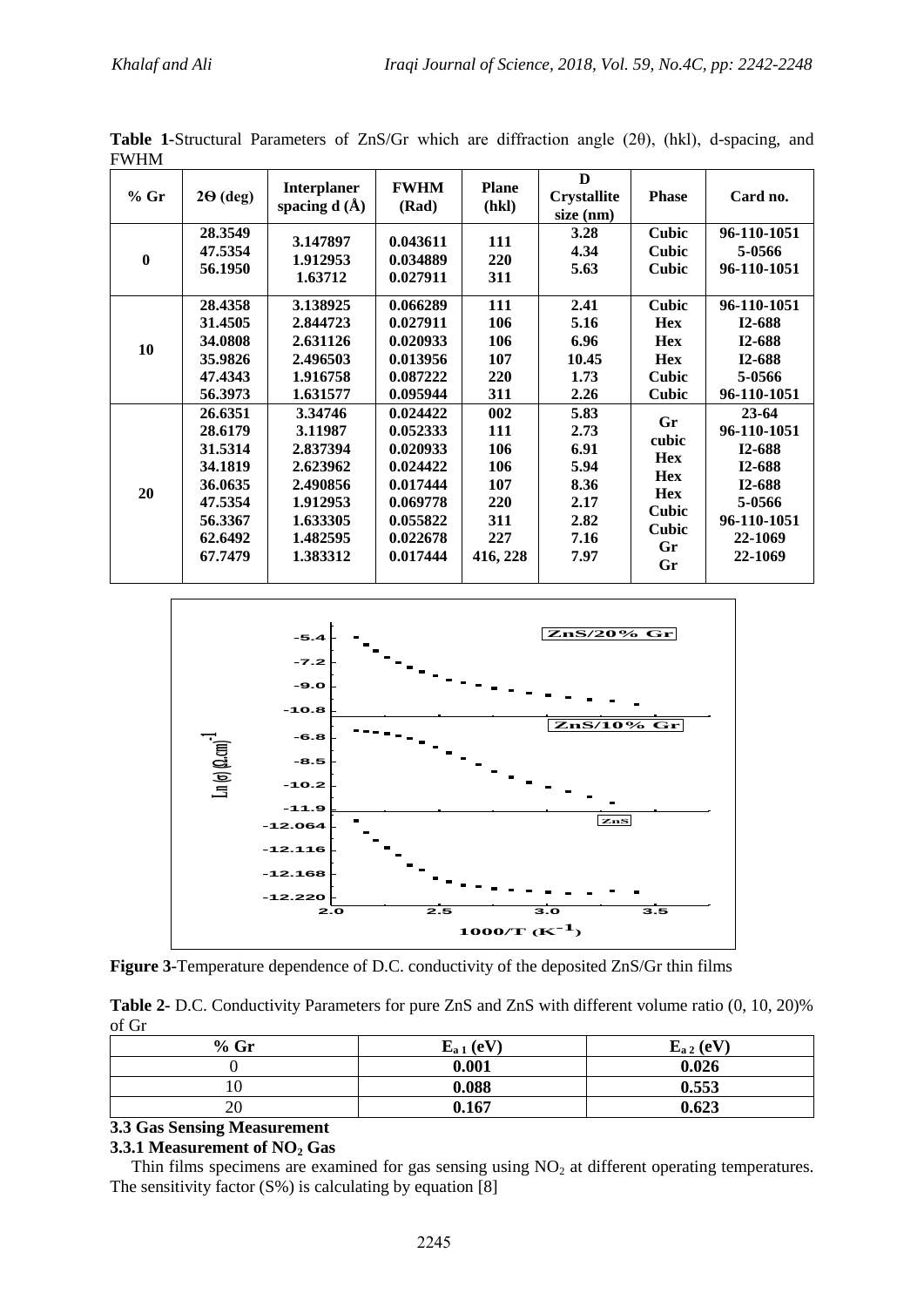#### **S=|(Rg-Ra) / R<sup>a</sup> |\*100%**

where S is the sensitivity,  $R_a$  and  $R_g$  are the electrical resistance of the film in the air and electrical resistance of the film in the presence of gas, respectively**.** Figure-4 shows the variation of resistance as a function of time with on/off gas valve for pure ZnS.



**Figure 4-The** variation of resistance with time for pure  $\text{ZnS}$  against  $\text{NO}_2$  gas at operating temperatures: a) R.T c)  $50^{\circ}$ C and b)  $100^{\circ}$ C.

 Figures-(5 and 6) show the variation of resistance as a function of time with on/off gas valve. Loading Gr with different volume ratios which are 10%, 20% to ZnS that make thin films being sensitive for input gas. The increasing sensitivity after addition graphene to ZnS. Graphene nanosheets have large surface area and ZnS nanoparticles well dispersed in Gr surface area that make these nanoparticles responses to input gas. The ZnS/graphene nanostructure exhibits improved sensing properties and compared to pure ZnS due to the incorporation of graphene which acts both as a buffer to alleviate the volume changes and as a separator to refrain the aggregating of the particles. Furthermore, the introduced graphene offers a conducting channel for ZnS and increases the specific surface area, enhancing the gas detecting. The values of Sensitivity at different temperatures for ZnS and ZnS/Gr are tabulated in Table-3.



**Figure 5-** The variation of resistance with time for ZnS with  $10\%$  Gr against NO<sub>2</sub> gas at operating temperatures: a)  $100^{\circ}$ C and b)  $150^{\circ}$ C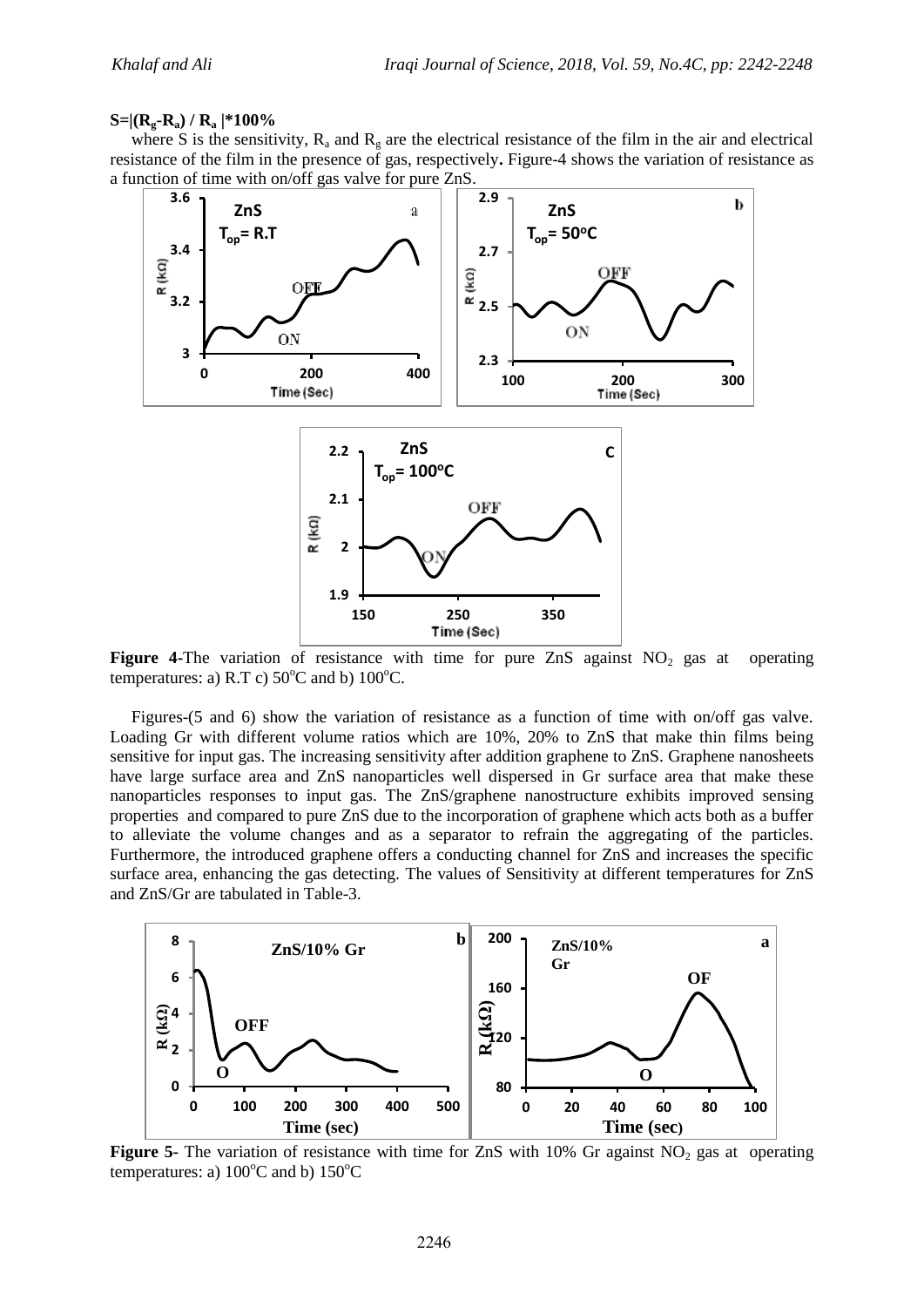

**Figure 6-The variation of resistance with time for ZnS with 20% Gr against**  $NO<sub>2</sub>$  **gas at 200°C** operating temperatures

**Table 3-**Sensitivity% for pure ZnS, Gr and ZnS/Gr with different volume ratios (0, 10, 20) % of Gr against  $NO<sub>2</sub>$  gas

|                         | Sensitivity % at |                |                           |                 |                           |  |
|-------------------------|------------------|----------------|---------------------------|-----------------|---------------------------|--|
| <b>Sample</b>           | $30^{\circ}$ C   | $50^{\circ}$ C | $100\,^{\circ}\mathrm{C}$ | $150^{\circ}$ C | $200\,^{\circ}\mathrm{C}$ |  |
| ZnS                     | 0.320513         | 8.695652       | 1.99005                   | $\frac{1}{2}$   |                           |  |
| $\mathrm{ZnS}$ / 10% Gr | 12.5             | ---            | 63                        | 187.5           | 43.03797                  |  |
| $\text{ZnS}$ / 20% Gr   | 7.692308         | 14.51613       | 15                        | 25              | 75069.3                   |  |
| Gr                      | 9.090909         | 11.11111       | 4.347826                  | - - -           |                           |  |

### **3.3.2 Operating Temperature**

 Maximum value for sensitivity is observed to be shifted to higher operating temperatures with increasing graphene contents as shown in Figure-7, so increasing graphene in the film need higher temperature in response to input gas.



**Figure 7-The variation of sensitivity with operating temperature for ZnS / Gr system against NO<sub>2</sub> gas** with different Gr volume ratios; a) 10% Gr and b) 20% Gr

# **3.3.3 Response and recovery times**

 Fabricated gas sensors have fast response as shown in Table-4. For ZnS / 20% Gr gas sensor at  $200^{\circ}$ C, there is square pulse with fast response and recovery times which is 0.8s and 0.7s respectively. Also, its sensitivity is greater than 75000 %. So this sample is challenged to work as fast response  $NO<sub>2</sub>$ gas sensor.